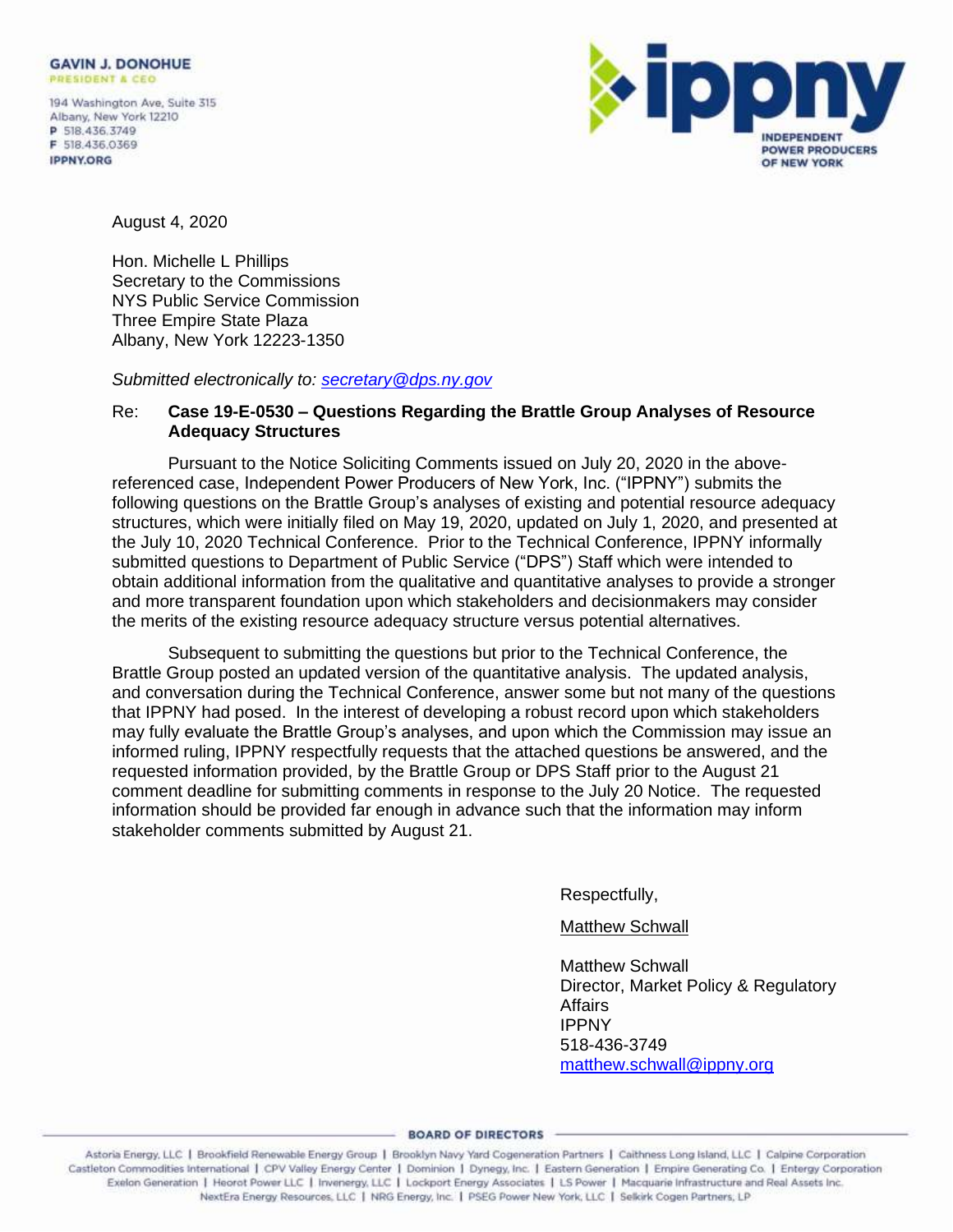## **Questions on Qualitative Analysis of Resource Adequacy Structures for New York**

- 1. The Brattle Group states on page 16 of its Qualitative Analysis that moving to a bilateral market will move New York State effectively back to relying on a vertical demand curve. The NYISO implemented a sloped demand curve almost 20 years ago to provide more rationality to the capacity market. Did the Brattle Group identify or analyze the negative impacts of effectively returning to a vertical demand curve? If yes, what were the negative impacts identified by Brattle?
- 2. The Brattle Group states on Page 4 of the Qualitative Analysis: "If the capacity market produces low prices, this is correctly signaling an oversupply of capacity, that no more investments are needed for resource adequacy." See also pages 11 and 13 claiming, "The prevailing prices may be low for a period as more clean energy and storage resources come online to meet CLCPA mandates, but this would not be considered a problem to address." Three studies – Con Edison & the Long Island Power Authority's Peaker studies, the NYISO's Comprehensive Reliability Plan study, and the New York State Reliability Council's High Intermittent Renewable Resources whitepaper – collectively indicate that dispatchable resources will be needed to maintain reliability, particularly as more intermittent renewables come online. How can the system maintain the needed dispatchable resources if the capacity prices reach these very low prices absent Reliability Must Run contracts?
- 3. The Brattle Group states on Page 8 of the Qualitative Analysis that Brattle's initial "base BSM" analysis did not reflect the NYISO's proposed Renewable Exemption Cap and proposed tariff revisions to the Part A BSM exemption test which were expressly designed to accommodate public policy resources. Brattle's updated analysis, issued on July 1, 2020, revised the assumptions for which units would be exempted under NYISO rules. Please identify which resources, or the quantity of resource types, Brattle assumed would be exempted because of the renewable exemption? Please identify which resources, or the quantity of resource types, Brattle assumed would be exempted because of the Part A exemption? In each case please provide a complete explanation of how Brattle determined the amount of resources that would be exempt and provide any workpapers underlying those assumptions.
- 4. Brattle acknowledges on page 16, footnote 16, of the Qualitative Analysis that banking is not a viable mechanism in the context of the Resource Adequacy Credit ("RAC") structure which would be applied on an annual basis. Brattle then highlights other alternatives, but which of these does Brattle propose to mitigate volatility and to what degree will they mitigate volatility? One option Brattle presents is a forward market, but hasn't Brattle previously found that a forward market would not provide sufficient benefits to be undertaken in New York? Is Brattle now supporting forward markets? If yes, is that only in the context of the RAC proposal and/or the hybrid proposal (Option 5), and if so, why? Are there mechanisms to pay for reliability provided to the system beyond the minimum reliability requirements in each area and, if not, how does Brattle address or otherwise account for the reduced reliability available under this model?
- 5. Brattle states on page 18 of the Qualitative Analysis that a primary advantage of the LSEcontracted RAC approach (Option 4) is "Price certainty for the subset of capacity resources (*likely new resources)* that could be achieved through multi-year forward contracts for RACs that do not exist today." How would existing dispatchable resources needed to maintain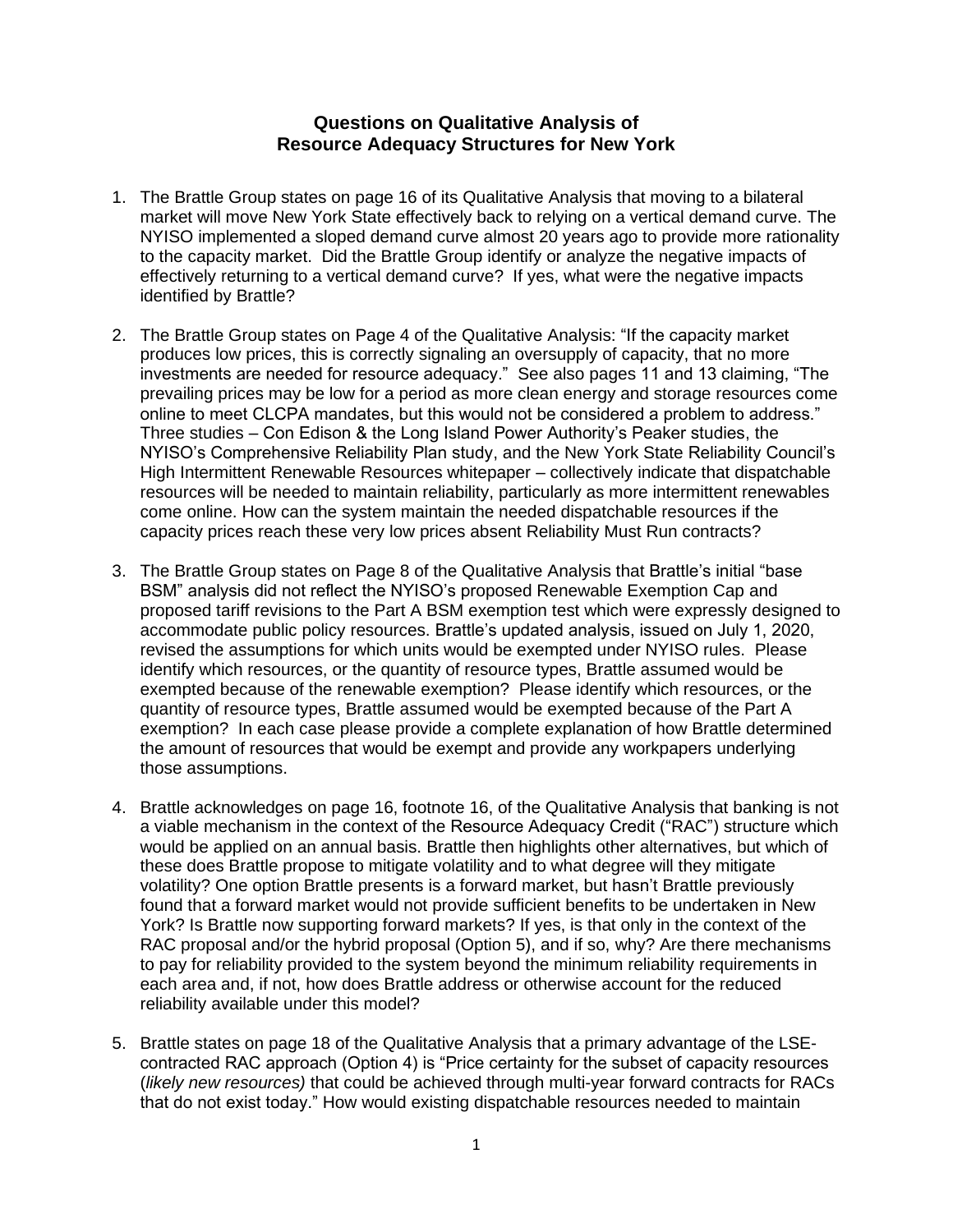resource adequacy remain economic under this structure? How did Brattle account for costs associated with reallocating risk associated with resource entry choices from suppliers to loads?

- 6. Beginning on page 18 of the Qualitative Analysis, Brattle sets forth a structure calling for cooptimizing RACs and Renewable Energy Credits ("RECs"). How could dispatchable resources be committed in this structure? Brattle also suggests at page 26 that a primary advantage of Structural Option 5 is "Enhanced competition across resources types, vintages, and across products that may achieve lower total costs by enabling more direct competition within one auction." How can these auctions ensure that adequate dispatchable resources clear the auctions to meet resource adequacy? Specifically, Brattle claims that "[t]here would be as many different demand curves as there are individual LSE requirements" but then only includes various clean energy demand curves (e.g., RECs and even a subset for OSW and distributed solar, an energy storage resource requirement and potentially a separate clean energy curve to account for Zero Emissions Credits in the future). Why doesn't Brattle include dispatchable products as a separate curve? How would such a curve be applied in combination with the levels of renewables being procured? How would this structure assure that sufficient resources were maintained and compensated to assure reliability?
- 7. Brattle states on page 23 of the Qualitative Analysis that "RACs would be treated on an entirely resource-neutral basis, with no preference among resource types." However, Brattle then notes this would mean the State may not achieve its predefined MW totals for certain resource types mandated in the CLCPA and proposes options to address that fact. Why doesn't Brattle propose an option to address the need for dispatchable resources? Doesn't the use of all of these sub-auctions even further dwindle "room" for dispatchable resources to clear the market? Would Brattle's proposal for RECs be improved by incorporating the price of carbon into the markets to provide a better signal on the carbon displacement potential for resources in different locations and with different generation profiles? Does Brattle believe this is a more efficient way to reduce carbon emissions than setting a cap on the amount of carbon that could be emitted and then letting the market price, including the impacts of the carbon price, determine the location and type of resources that should be procured?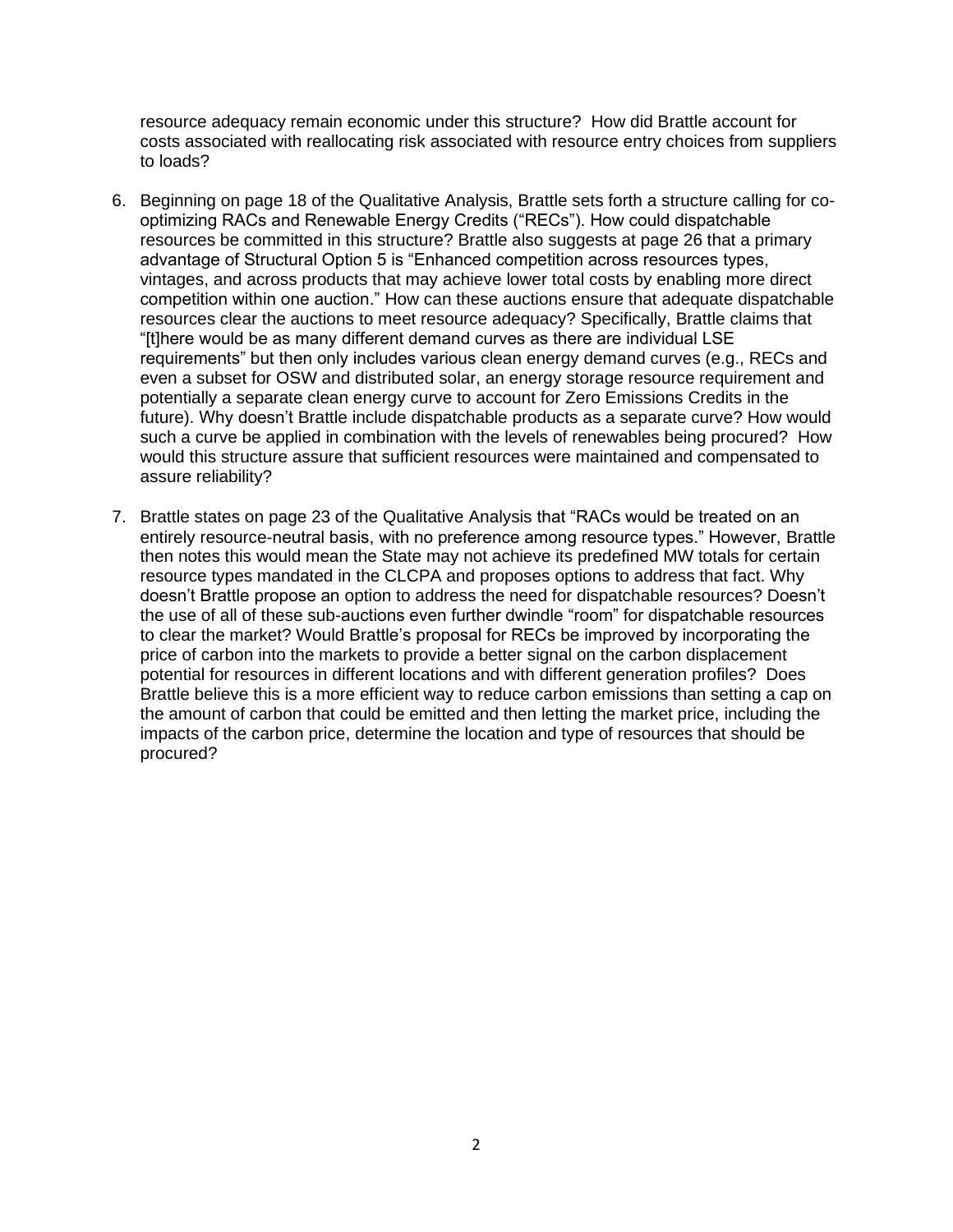## **Questions on Quantitative Analysis of Resource Adequacy Structures**

- 1. Please identify each constraint that was used in the GridSIM analysis for this study to assure that the CLCPA targets for renewable resources were met including, but not limited to, the following:
	- a. Constraint(s) to assure 70% of load met by renewable resources by 2030 (presentation, p. 3);
	- b. Constraint(s) to assure at least 6,100 MW of offshore wind (presentation, p. 3);
	- c. Constraint(s) to assure at least 3,000 MW of storage (presentation, p. 3); and
	- d. Constraint(s) to assure at least 7,500 MW of behind-the-meter solar (presentation, p. 3).
- 2. Please provide the shadow price that the model estimated for each constraint above.
- 3. If any of the constraints were met by assuming or forcing in a type of renewable addition, please state so and explain why the model was not allowed to choose between that resource and other options.
- 4. Please provide output files for each of the "future wholesale markets" that were modeled by Brattle. Please provide all workpapers supporting key assumptions.
- 5. Please identify each technology type that was considered by the model as an option to meet the CLCPA targets and provide the assumed cost and operating characteristics of the resource.
- 6. Please identify any documents that more fully explain the proposal for a Centralized RAC Market. Would Brattle's proposal for the Centralized RAC Market be improved by including carbon costs in the market to provide a better signal on the carbon displacement potential for resources in different locations and with different generation profiles?
- 7. The Quantitative Analysis states that "Available output data had low CF% and output diversity, making impact estimates conservative." It is IPPNY's understanding that the Brattle study included the assumption that the reliability benefit of renewables and storage declined as additions increased and that this is based on analysis that Brattle has done here and or elsewhere.
	- a. Please explain whether IPPNY's understanding is correct, and, if it is not, please clarify what Brattle meant.
	- b. If the quoted statement above is based on Brattle having modeled the declining reliability value of renewables and storage, please explain why that makes the results "conservative".
- 8. Page 3 of the Quantitative Analysis states that the "analysis does not recognize that transmission constraints could make the local J/K value fall faster with penetration."
	- a. Has Brattle performed or reviewed any analyses that indicates how much faster the value could fall with penetration? If yes, please provide such analyses.